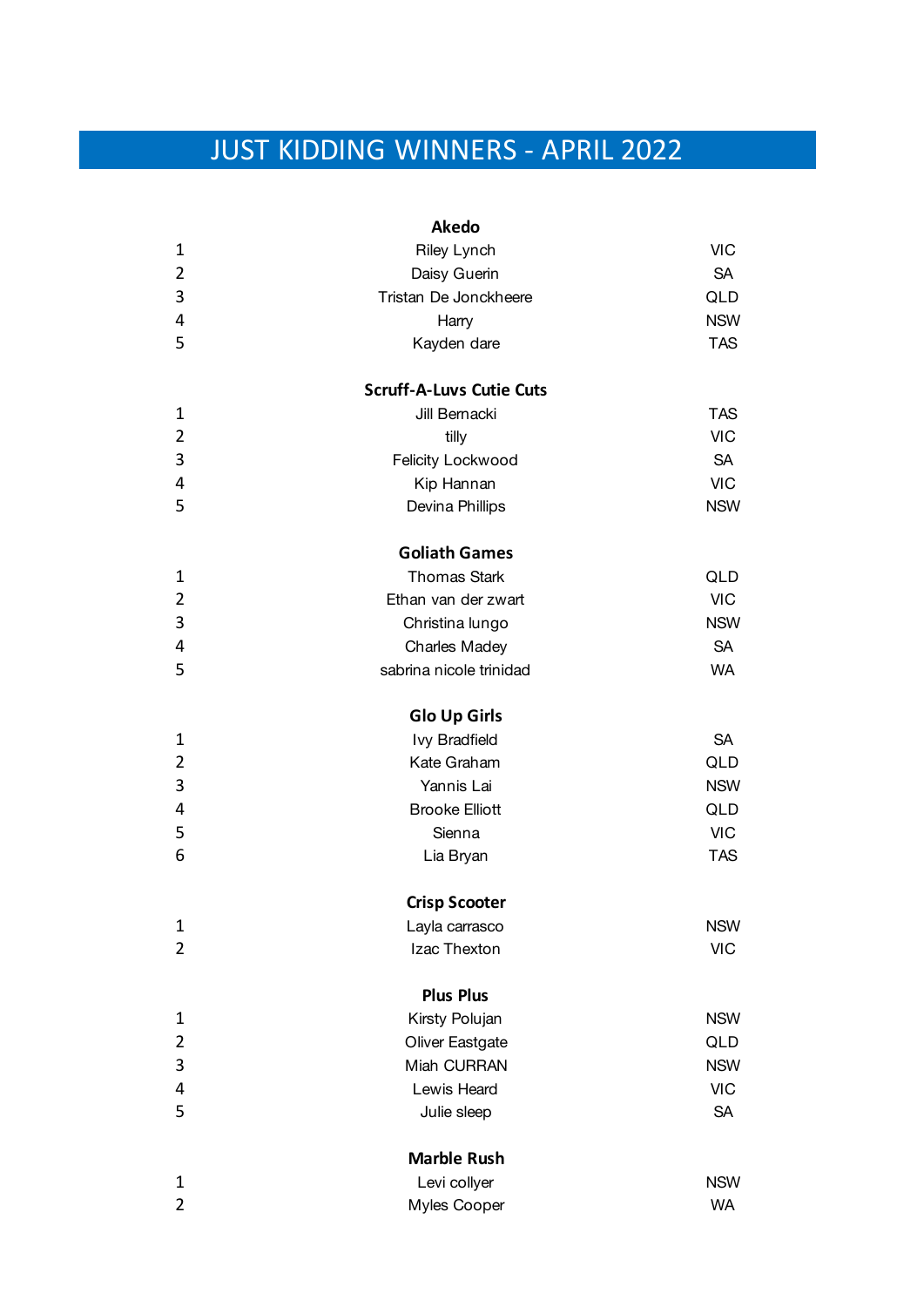### **Pony's Stylish Hair Salon**

|   | Tess McLeod       | VIC |
|---|-------------------|-----|
|   | Evelyn DeLeeuw    | WA  |
| 3 | Veronika kneebone | QLD |

#### **Barbie Lets Go Camping**

| <b>Major Winner</b> |                     |            |
|---------------------|---------------------|------------|
|                     | Jasmine Smyth       |            |
| <b>Runners UP</b>   |                     |            |
| 1                   | Arya Mavay          | WA         |
| 2                   | <b>Elsie Fitton</b> | <b>VIC</b> |
| 3                   | <b>Indira Atlee</b> | <b>NSW</b> |
| 4                   | Aliya tuncbilek     | <b>NSW</b> |
| 5                   | Bobbee purkis       | QLD        |
| 6                   | Lillian Hedges      | QLD        |
| 7                   | Alyce sky           | <b>NSW</b> |
| 8                   | Alexandra Rochow    | <b>SA</b>  |
| 9                   | Jennifer preiato    | <b>VIC</b> |
| 10                  | Harlow Mcilwraith   | <b>SA</b>  |
|                     |                     |            |

#### **Marvel Heros Pack**

| <b>Major Winner</b> |                           |            |
|---------------------|---------------------------|------------|
| 1                   | <b>Ben Storey</b>         | <b>QLD</b> |
| <b>Runners UP</b>   |                           |            |
| $\mathbf{1}$        | Ally Smith                | <b>VIC</b> |
| $\overline{2}$      | Madeline Ferguson         | <b>NSW</b> |
| 3                   | Sam Mahoneys              | NT         |
|                     | Akedo                     |            |
| $\mathbf{1}$        | Christine jean willett    | QLD        |
| $\overline{2}$      | <b>Tyson Osborne</b>      | <b>SA</b>  |
| 3                   | Chayse                    | <b>VIC</b> |
| 4                   | Ike glennon               | <b>NSW</b> |
| 5                   | Harper & Henfrix          | QLD        |
| 6                   | <b>Mitchell Tims</b>      | <b>VIC</b> |
| 7                   | <b>ISLA Rowley</b>        | <b>VIC</b> |
| 8                   | <b>Bentley Whitehouse</b> | QLD        |
| 9                   | Michelle                  | <b>WA</b>  |
| 10                  | Patrick McShane           | <b>TAS</b> |
|                     | <b>Bananagrams</b>        |            |
| $\mathbf{1}$        | <b>Thomas Bristol</b>     | <b>VIC</b> |
| $\overline{2}$      | Leo Kolka                 | QLD        |
| 3                   | Zakariah Kalamouni        | <b>NSW</b> |